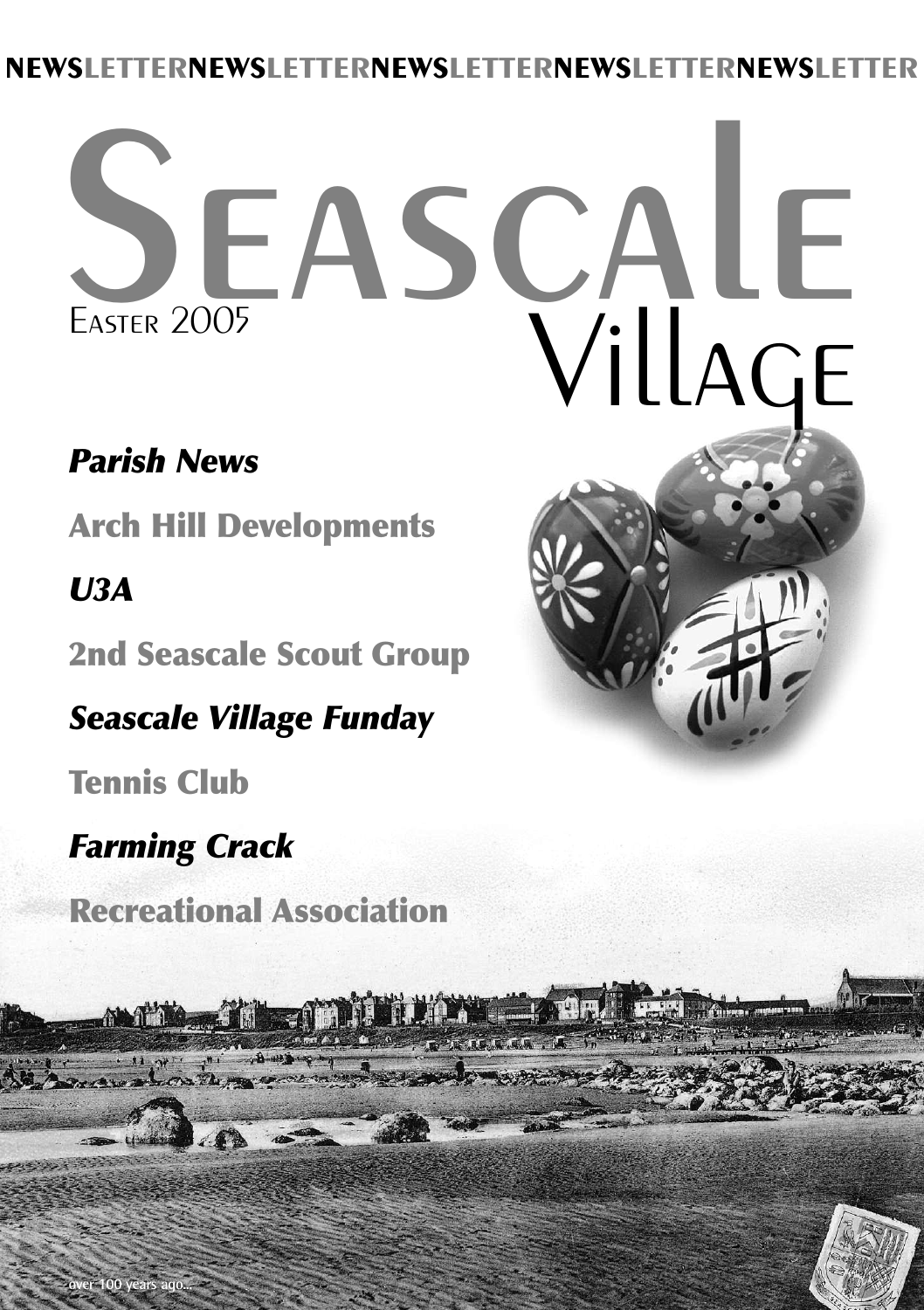## Parish News

#### **Since our last Newsletter a lot's been happening in the village...**

#### *We had a very successful switch on of the Christmas lights.*

The concert in the Sports Hall was very well attended and enjoyed by everyone thanks to Egremont Town Band and Father Christmas. The lights were magic thanks to Tony Holman and all the volunteers who turned up to help put up the lights and on the day in the Sports Hall and Pavilion. Special thanks to Lois Holman who decorates all the windows in the hall. Sadly, Tony Holman is no longer going to put up the lights and through these pages on your behalf I would like to thank him for the last 14 years of Christmas Lights.

*January 7-8 saw the devastating gales – nearly everyone suffered some damage. We hope you are all managing to get your repairs done and are getting back to normal.*

We have had two Neighbourhood Forums discussing two of the most important issues in our area; the future of our NHS Hospital and the possible detrunking of the A595 south of Calderbridge. These meetings are important to you; they give you a chance of putting forward your views and worries to your District and County Councillors.

*Over 10 years ago we had many complaints about the long grass on the verges throughout the village; this was because the County Council reduced the cuts to two a year. We had a meeting and negotiated a price for a further 12-14 cuts a year. We had to put the cost of this on to the Precept putting up your Council Tax.*

Unfortunately some of you are parking or driving on or over verges causing them to be churned up and leaving deep ruts. This makes the areas unsightly and also is wasting ratepayer's money. If we don't have pride in our village no-one else will.

*Our Annul Parish Meeting will be on Thursday 14 April at 7.30pm in the Methodist School Room. This is your chance to come and tell the Parish Council what you would like to see happening in the village. We tried last year to get interest in the Village Plan; but the turnout was poor so we've made no progress. Please watch notice boards for information on speakers at this meeting.*

All the signs of spring are here and it will be good to see the youngsters out on the playing fields and enjoying the beach; also the cricketers and bowlers out enjoying all our excellent facilities.

*Don't forget all the walks you can do without getting in your car. Booklets are available from Councillors and local shops.*

Good news – at last we are getting a village policeman back. He will be stationed, we hope, in the coffee bar in the Sports Hall.

*Eileen Eastwood Parish Council Chairwoman*

#### **The Sports Hall**

The Sports Hall still needs new committee members.

Don't forget that every Tuesday morning there is a men's keep fit class at 10.30am. Badminton is on Wednesday and Thursday evenings.

The hall is available for private hire for children's parties and equipment is there for badminton, football, basketball, softball, tennis, unihoc and table tennis.

*Contact Jen McClemmens, Eileen Eastwood or Myrtle Harvey.*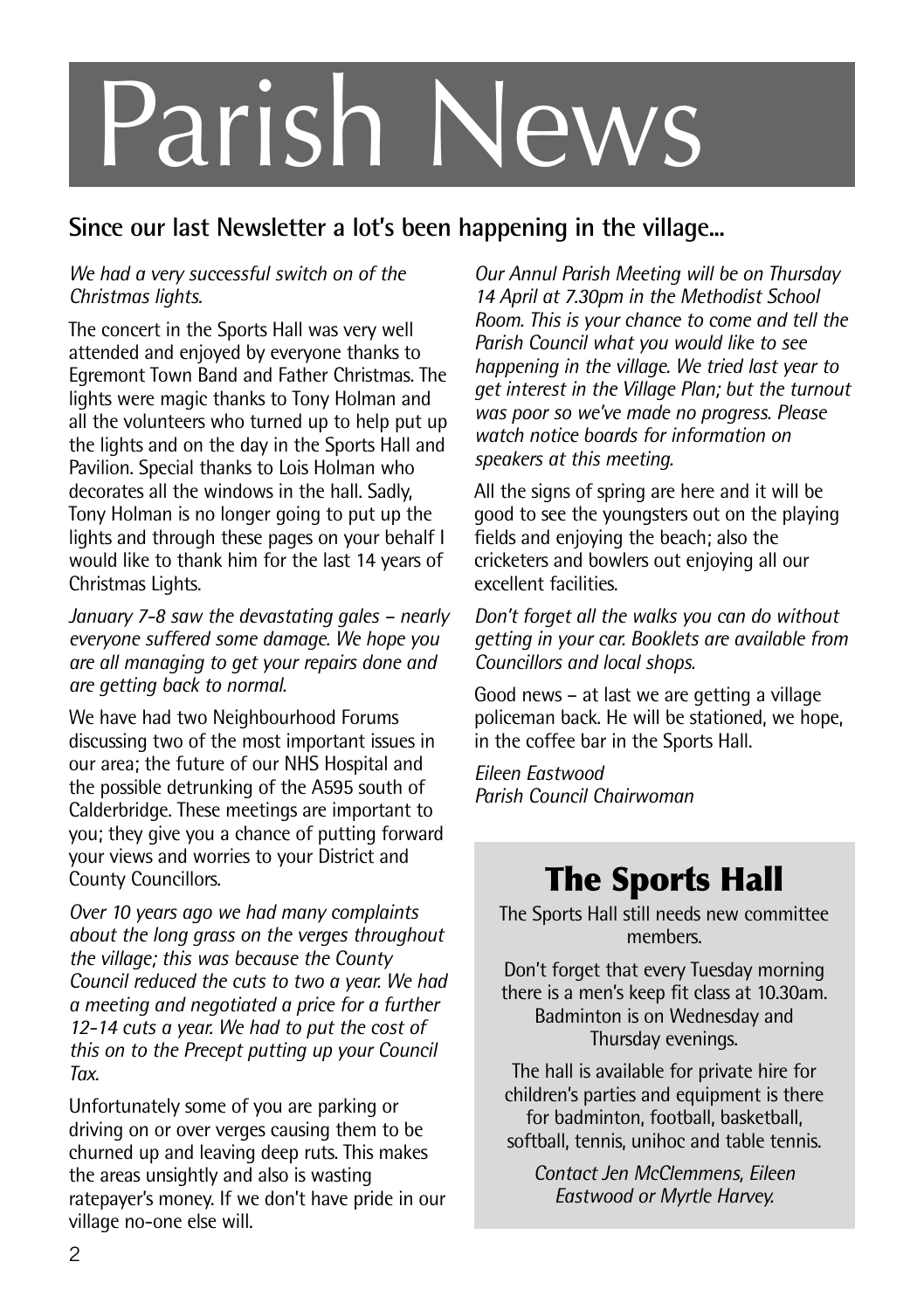#### **Arch Hill Improvements**

Hopefully by the time you receive your Newsletter the Parish Council will have received the 'Agreement' allowing the Parish Council to turn the area into a tidy, colourful place with seating.

I started with the word 'hopefully' – it will be two years on 2nd April 2005 since I first asked Network Rail if the Parish Council could have permission to tidy the area and put a couple of seats on the grass. The latest obstacle to be put in our way is that the design and planting has to be done by a responsible authority – those of you who know Tony Magean of Copeland Borough Council will know there is no-one better to give us expert advice. The design is now in the hands of Citex who work on behalf of Network Rail.

*Barbara Ramsden*

#### **Could you be a Parish Councillor?!**

We have two vacancies on the Parish Council and would like to see some younger residents taking an interest in village life.

You have to be over 18 years and have lived in the area for two years. Why not come along to a meeting held on the first Wednesday in the month and see what it's all about?

*Seascale Parish Council Clerk – Mrs B Simcock*

#### **Age Concern**

Following Age Concern NW Cumbria's Egremont 'Drop In' launch, we have successfully dealt with issues such as entitlement to disability and age related benefits, Pension Credit, home insurance, housing and council tax benefits etc.

If you are aged 55+ (50+ for insurance) and need information about and help with possible benefit entitlement, or have an unresolved consumer issue or general query, why not come to the Drop-in, Methodist Church, Main Street, Egremont between 10am and 12 noon on the second Friday in every month, or call Age Concern NW Cumbria at Whitehaven on 01946 66669.

#### **Embroiderers' Guild**

Why not join the Embroiderers' Guild? We meet each month in the Seascale School Community Centre for demonstrations and talks on all aspects of needlework, e.g. cross stitch, blockwork, crewel work, hardanger etc. We also have informal stitch days on a Thursday morning once a fortnight.

*Please ring 01229 717003 for further information.*

*to Barbara on 28126.* Contact for contributions to the next Seascale Newsletter is the Editor, Lois Holman, tel: 019467 28941. e-mails to: loisholman15@aol.com

#### **The Dell**

Thank you. To whom? I don't know – someone has been kind enough to remove the soil at the bottom of the steps caused by moles and heavy rain.

My thanks also to whoever is helping my husband and myself keep the culvert clear, allowing the water to flow freely.

#### **Vacancy – Beck Watcher**

My husband and I have done this job since 1996 and would like someone else to take over.

**Hours:** Winter and wet summers – 1 hour per week, i.e. 45 minutes on Monday and 15 minutes on Thursday. Dry weather – ½ hour per week

**Job Description:** To make sure the Dell stream flows freely to prevent flooding and keep both culvert grills free of plastic and other rubbish. To check on the steps, seating, bridge and 'our friends' the moles; also the wheelchair and seating area for broken glass and rubbish.

**Pay:** What pay! You will get a big thank you from Barbara and Neville Ramsden and the Parish Council.

*Applicants – please apply*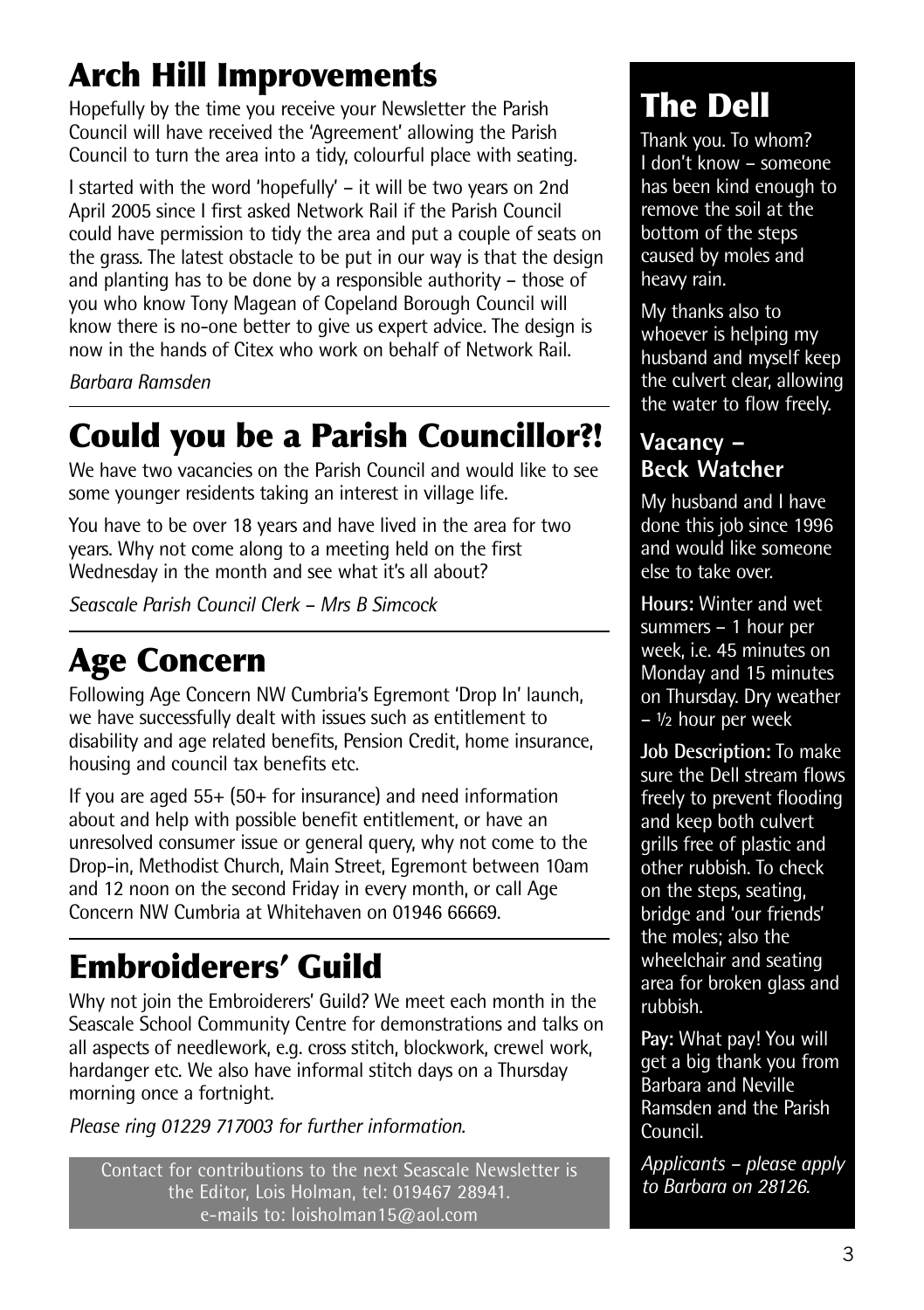#### **The Roman Occupation of North West England**

Does the idea of the Roman legions marching across the fells stir your blood?

If so, come along and find out what we know of the Roman conquest and how local people gained from occupation by Rome. See where the gaps in our knowledge lie, and how we might set out to fill them. There will be an afternoon visit to a local Roman site.

Where? Muncaster Castle Education Suite. When? Thursday 21 April, 7pm (four weekly sessions and a field trip on Saturday 14 May).

To enrol please contact the University of Lancaster on 01524 592623/4 (the course code is RAV0404). They can also give you information about other courses in the area.

#### **Mother & Toddler Group**

#### **Swings on the Beach Play Area...**

Fundraising activities are going very well with funds now standing at £2,390. We still have a way to go yet before we reach our £4,000 target.

Thanks must go to all who supported the raffle at the Christmas Lights Switch on; by giving prizes and buying tickets we raised a total of  $f242$ 

A huge thanks has to go to Phil Robinson and Eve West who organised a sponsored haircut and raised a staggering £850.00. Many thanks to Phil for saying goodbye to his locks, it's in a very good cause and thank you Calder House for holding the event.

Donations have also been received from 'Sellafield Community Support', Help a CFM Child Appeal' and the 'Sellafield Contractors Group Charity Committee', so a big thank you to all for your support.

If you have any fundraising suggestions or are willing to help out, it would be much appreciated.

*Please contact Barbara Simcock, tel 27970, Tina Bayliss, tel 28815 or Sam States, tel 27032.*

#### **'OPEN MIND' (WEST LAKES U3A)**

Avocets, ancestors, art – what on earth might all these have in common? The answer lies in U3A or the University of the Third Age.

The third age is the "age" after retirement – the first being the age of full-time education and the second the age of work. It's a time to continue our personal learning and development and maybe even pass on some of the skills and knowledge that we have gathered over the years.

The West Lakes U3A, or 'Open Mind', is based around Gosforth and Seascale. We have about 150 members living mainly between Egremont in the north and Bootle in the south.

There are a number of topic groups – local history, bird watching, family history, art appreciation, topical discussion, as well as a reading group.

There is also a general meeting with a speaker each month, outings to the theatre and the whole group meets about three times a year for lunch.

As well as keeping the mind active, U3A also provides many opportunities for social interaction, which is very important when you reach retirement, especially in rural communities.

There is also a quarterly newsletter that keeps everyone informed of what's happening.

Because the U3A is for people of retirement age, we have an empathy with each other and get on really well – single people, couples, husbands without their wives, wives without their husbands, all mixing up together.

It is a joy to meet up and we have many laughs. And, of course, we learn a great deal along the way.

For more information on Open Mind contact:

*John Hall (019467 28542) or Joan Bell (019467 28713).*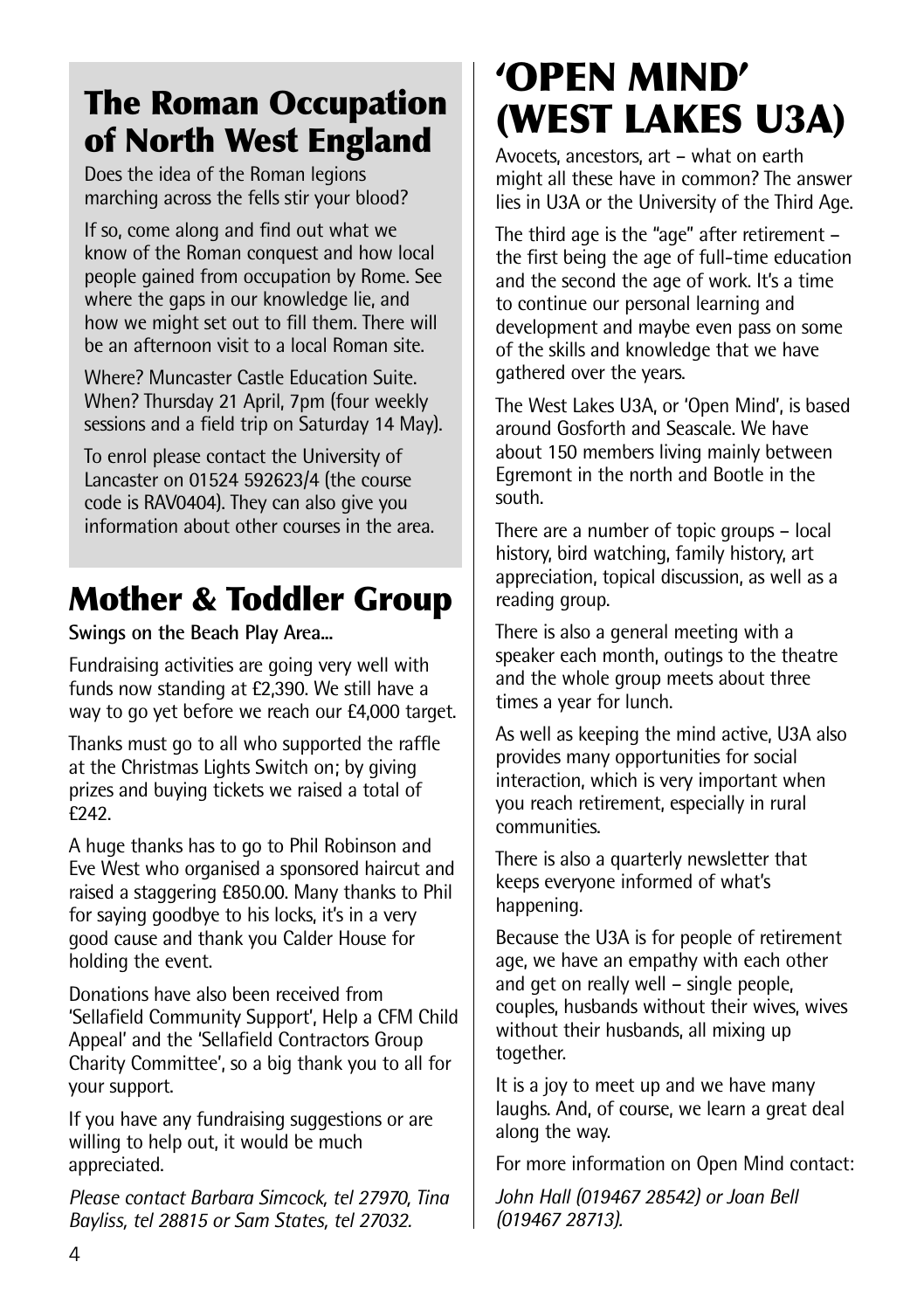#### **Bootle & Seascale Neighbourhood Forum**

#### **Meeting Dates and Venues for the year 2005/2006**

Thursday 12 May 2005<br>Thursday 21 July 2005 **Seascale** Thursday 21 July 2005 Thwaites Thursday 13 October 2005 **Waberth<br>Thursday 26 January 2006** Silecroft Thursday 26 January 2006

**Date Location**

All meetings start at 7pm, mailing goes out 2 weeks prior to a meeting and grant applications need to be in the office at least 3 weeks before.

Please note that Neighbourhood Forum meetings can't be held until after the County Council Elections, which are on 5 May 2005.

Please contact Marilyn Pritchard on 01946 855023 if you would like any further information about Neighbourhood Forums.

#### **"Wish You Were Here"**

The Wishing Well Parish Council Notice board located in front of the jetty alongside the foreshore car park is the ideal place to advertise.

Charity organisations, community groups and local businesses are invited to promote their events or facilities here.

This is a focal point for villagers and visitors alike.

For this free service contact Steve Ainley *019467 28538*

#### **2ND SEASCALE SCOUT GROUP**

Just when you think that things are settling down, it's all change again. We are very sorry to say goodbye to Stuart and Ellie. Stuart has just left us to take up a new job in Lincoln (why he would want to leave Seascale is beyond me, but maybe I'm biased), and Ellie will be following later in the school year. Stuart has made a great contribution to the group, and will be very sadly missed – we wish them both all the best for their new life in Lincoln.

That has led to a reshuffle in the group – Paul will now be running the scouts with Helen's help, and we welcome Nick McKerrow who has joined us to run the cubs. This will be quite a daunting challenge for Nick – but I am sure that he will rise to the challenge, and he can be assured of support from all of us in the group. I am also very pleased to welcome Sue Allen, who has joined us as group treasurer. It is a great help to me personally, not to have to worry about the financial side of things at the same time as organising the group. During the term, we have also been joined by Alix Grant, who is helping with beavers - the more adults who can help us out, the easier it becomes for all of us, and we can all enjoy the activities. It can be as much fun for the adults helping in

scouting, as for the youngsters, and we do appreciate all the help which we receive from the village – we couldn't run anything without you.

This term has been a hectic one – GADS knew that Seascale beavers, cubs and scouts were there, and even presented a Chief Scouts Award to one of our cubs – Daniel Yetts. Just got our voices back from that, and it was off to Dumfries for ice skating. One or two bumps, but all returned safely, and a few even got to be quite confident skaters. The beavers have been on a sleepover in Coniston, and the scouts managed a cycle ride which seemed to find the wettest and muddiest tracks in the area. Great fun!

There are cubs and district trips in the offing – covering wind, water and rail, a county rally for the scouts, and the group camp in June, at which we hope to see a return visit by Stuart.

There's plenty going on, and there's always room for more adults who want to help, as well as voungsters who want to join – just give me a ring.

*Graham Worsnop, Group Scout Leader 019467 28296*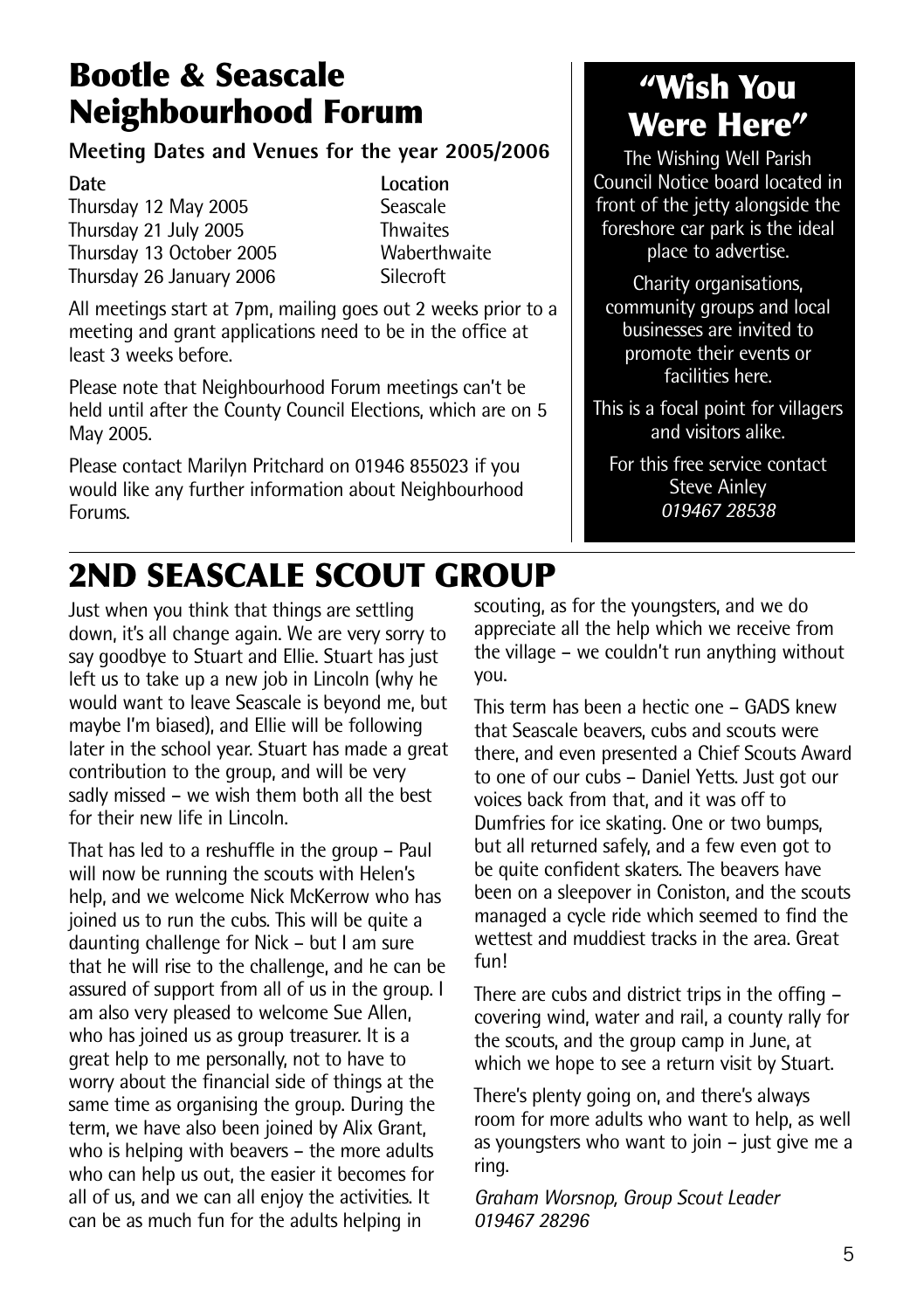#### **SEASCALE PRIMARY SCHOOL TRAFFIC SITUATION**

The Staff and Parents of Seascale School are very concerned about the traffic situation surrounding the school. At a recent public meeting there was very strong concern about the possible reduction in school crossing time. It was felt that the half hour at the beginning and end of each school day is a necessity for the safety of children, and strongly urge the Council not to reduce this as has been proposed. A survey of the crossing patrol took place in September, but the traffic situation surrounding the school has changed considerably since then and we urge the council to undertake a further survey.

In addition, members of Seascale community, residents and parents feel that the traffic situation around the school has become very dangerous since the County Council closed off their land adjacent to the school. Whilst we appreciate this land was not there for the convenience of parents it did alleviate the situation at peak times.

We would like to encourage all residents and parents to support us in our campaign by writing to express concerns regarding the situation. We have a sample letter available from school if you would like to put your name to it, or please feel free to write and express your own opinions. The address to write to is:

*Mr Johnathon Marriott, Copeland Local Committee, c/o Community Division, Richmond House, Catherine Street, Whitehaven, Cumbria*

### **Seascale Village Funday**

As we head into the Spring/Summer season, plans are being put forward for the Seascale and Calder House Charity Village Funday which will be held on Saturday 9 July 2005.

The Theme of this year's event will be "A Celebration of the 1940's", commemorating the 60th anniversary of the end of World War II.

A wide range of entertainment has been secured, ensuring a fun filled day for all the family, capturing the mood of the 1940s. There will be a host of acts featuring a variety of music and song for all tastes.

New for this year we are including a Craft Fair with exhibitors from throughout Cumbria demonstrating their skills and offering their gifts for sale. There will be a wide variety of stalls raising money for our friends at West Cumbria Hospice at Home and for a small fee we are inviting any charity organisation or community group to set up a stall to raise money for their individual fund raising.

Firm favourites remain for the kids – Bouncy Castle – Magician – Tots Roundabout – Face Painting and lots more. A fantastic night of entertainment has been organised – housed in a fabulous "Starlight Marquee" starring the Big Band sound of The Musicmasters, playing favourite tunes from the Glenn Miller era with more acts to be announced later. Tickets will go on sale from 1 May (sorry, adults only) priced at £16.50 per head, to include a sumptuous gala buffet.

Tickets may be booked in advance by contacting Calder House Hotel as demand will be very high for this event.

To put us "In The Mood" we have arranged a special weekend of dance lessons to be held on Saturday 4 and Sunday 5 June at the Windscale Club, Seascale. Aimed at beginners, our professional teachers from '40s Swing with a Zing will take us through the basic steps of popular dances of the 1940s. Doors open at 10am commencing with "The Quickstep" from 10.30am to 12.30pm. After an interval for a buffet lunch we will continue from 2pm until 4pm with a '40s style Jive and practice session. Sunday begins with "The Waltz" at 2pm followed by free time for practice until 4pm. The two-day course will cost just £15 per person with an additional £5 for buffet lunch, booked in advance. So even if you have two left feet – come and join us for what promises to be a great social fun weekend leading up to the Funday celebrations.

*For further information or to book for any of these events – please contact Steve Ainley on 019467 28538*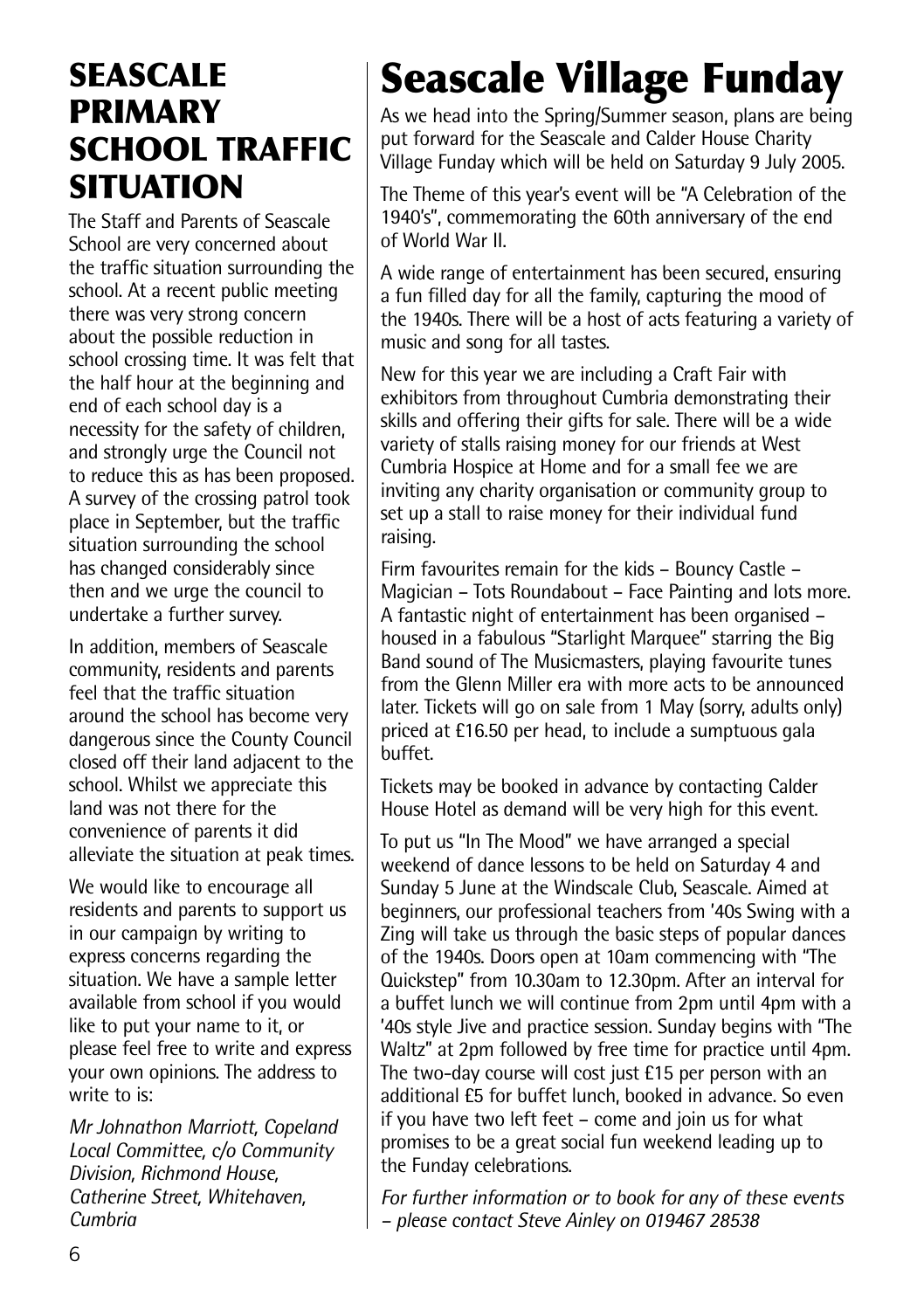## **CALDER HOUSE HOTEL**

#### **SEASCALE**

#### *Open Daily ñ 7 days*

#### *Morning Coffee*

10am – 12noon

Choice of  $\odot$  Toasted Sandwiches  $\odot$  Bacon/Sausage Butties  $\odot$  Toasted Teacakes

#### *Lunch*

Served 12noon to 2pm Wide selection of hot and cold dishes

#### *Dinner*

Served 6.30pm – 9pm

Choose from our extensive menu and delicious dishes of the day

#### *New! Wednesday night Curry Club*

A choice of exotic Eastern dishes to tempt your taste buds Try our ice cold Indian Beer to complement your meal

#### *Sunday Carvery*

12noon – 2pm Join us for our superb Carvery  $\odot$  Choice of Soup or Salad Bar

 $\odot$  3 Succulent Roasts with a wide range of fresh vegetables  $\odot$  Delicious Sweet Selection

#### *Now open Sunday Evenings Food Served 7pm ñ 9pm*

**For Reservations ñ Phone 019467 28538**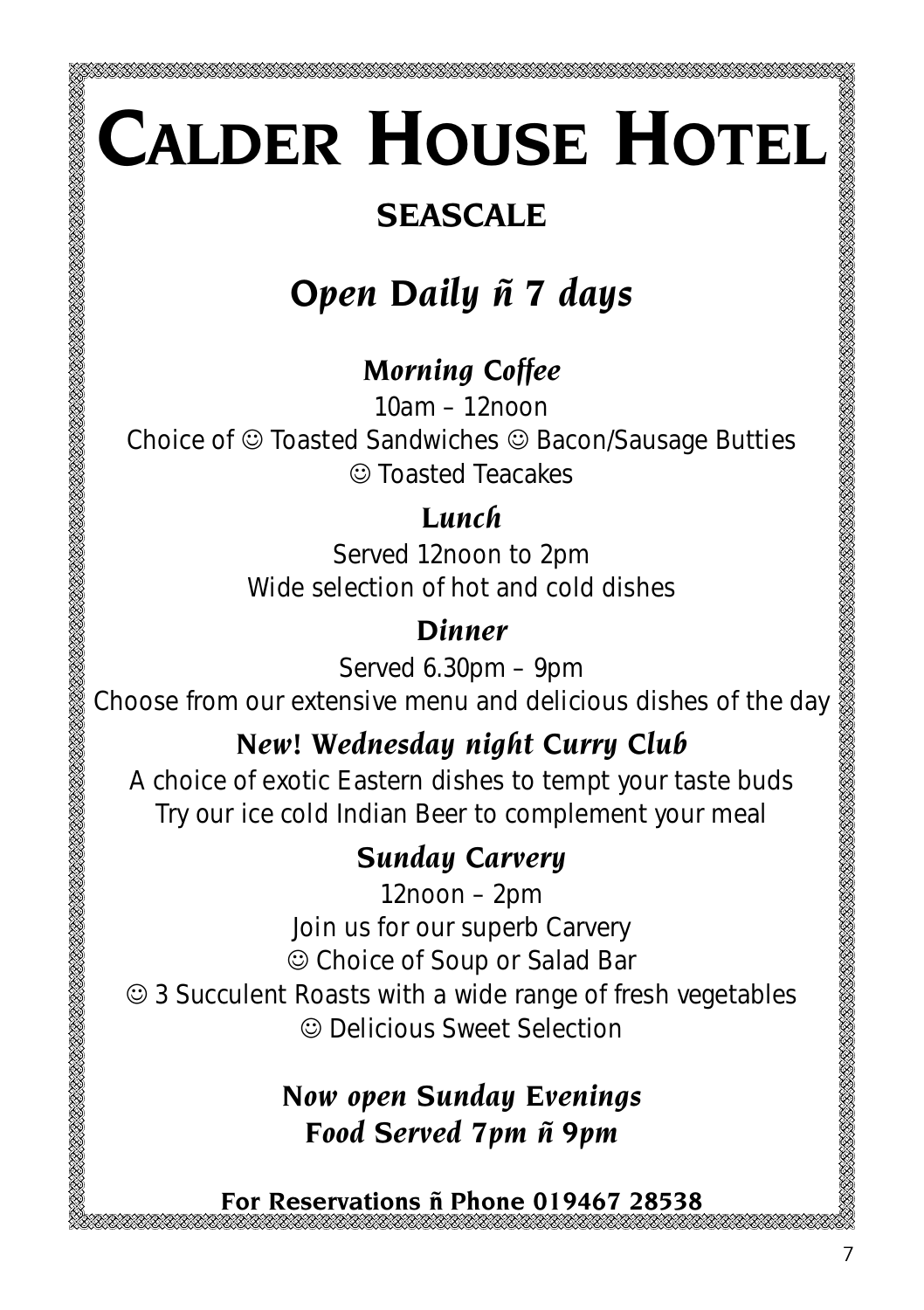#### **SEASCALE TENNIS CLUB**

With three all-weather courts adjacent to the Windscale Club, play can and does take place all the year round. However, the main season starts with the light evenings of British Summer Time.

For anyone who would like to try the game, an Open Session will be held on Saturday 7 May, 10am until 1pm. Racquets and balls will be provided and the only requirement is sports shoes which do not mark the courts. If you are interested just turn up between these times but if either the date or time is inconvenient, contact one of the Club's officers to arrange a special session.

It is hoped that coaching will be available from Friday 15 April (4.30pm until 7.30pm). Contact the Secretary for further information.

Teams are entered in the Men's Doubles, Ladies' Doubles and Mixed Doubles sections of the West Cumbria Tennis League. We are always on the look-out for keen competitive players to strengthen these teams.

The club holds three informal Mixed Doubles Tournaments on Sunday mornings during the months of May, June and July. The June Tournament is followed by a buffet and drinks at the Cumbrian Lodge (£10 per person), to which former club members are invited to renew old acquaintances in pleasant surroundings.

Club sessions, when everyone mixes in, are held on Sunday and Wednesday mornings and Thursday evenings. Tuesday and Wednesday evenings are reserved for matches. Otherwise play can be either by prearrangement between members or mixing in.

For further information contact one of the club's officers:

*Chairman Peter Barnett Gosforth 25380 Secretary Peter Simpson Seascale 28752 Treasurer Margery Willey Seascale 28476*

**Seascale Parish Council is happy to accept donations for adverts placed in the Seascale Newsletter. The expected rate is £10 for a quarter-page, and pro-rata for larger advertisements. Contact: Eileen Eastwood on 28653.**

#### **Why Christianity?**

An open meeting will be held at Windscale Club on Tuesday 7 June 2005 at 7.30pm.

Disillusioned by today's Church?

Dissatisfied with life?

Looking for something to help meet your spiritual needs?

An opportunity to ask questions or raise issues concerning Christian faith today. More details to be circulated in May.

Organised by the Christian Churches in Seascale.

#### **Parking in Seascale**

During the evenings so many cars park haphazardly on both sides of our roads that it would be impossible for emergency services, especially a fire engine, to negotiate through them. Please park safely and sensibly, especially at night when everyone is at home. Lives are at risk with indiscriminate parking.

*Parish Council*

#### **Seascale CDC**

Seascale CDC congratulates Maureen Hogg on her new appointment at Millom School. We will be sorry to lose her as Manager but are pleased that she will continue to tutor courses for the foreseeable future.

We would like to take this opportunity to thank everyone who signed the recent petition; unfortunately it was decided to bring all CDC's under the umbrella of Adult Education Service. We will keep you informed of any implications.

Our congratulations go to Alix Grant, Elaine Elliott, Pauline Bailey, David Barnard, Julie Brown, Jeanette Davie-Kimber, Michelle Nicholls and Stephanie Speirs for gaining an ECDL qualification.

We would like to remind you that our conference facilities are available at very competitive rates. If you require any further information please do not hesitate to contact:

*Janice Eccles at Seascale CDC or on 019467 28403/21003*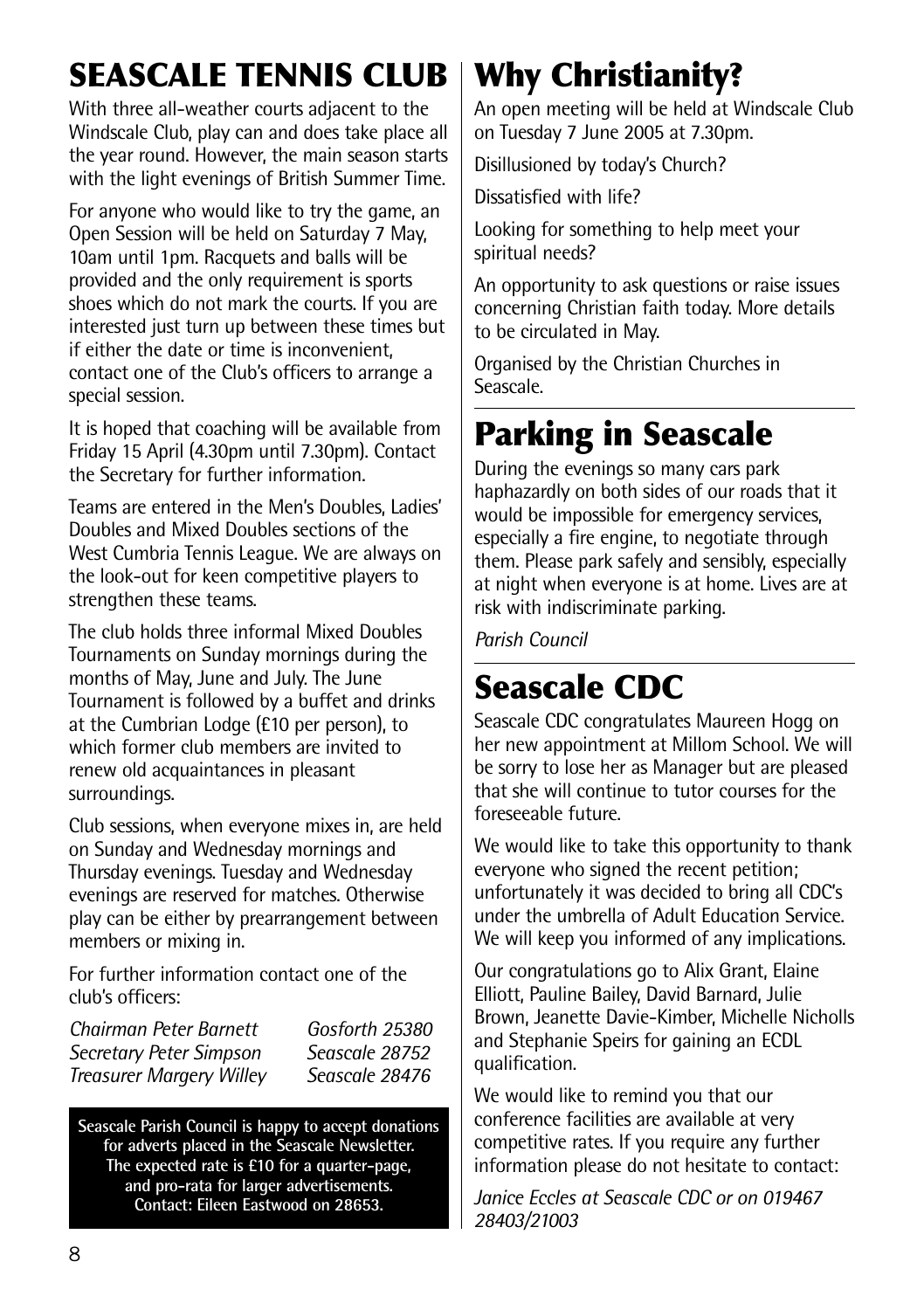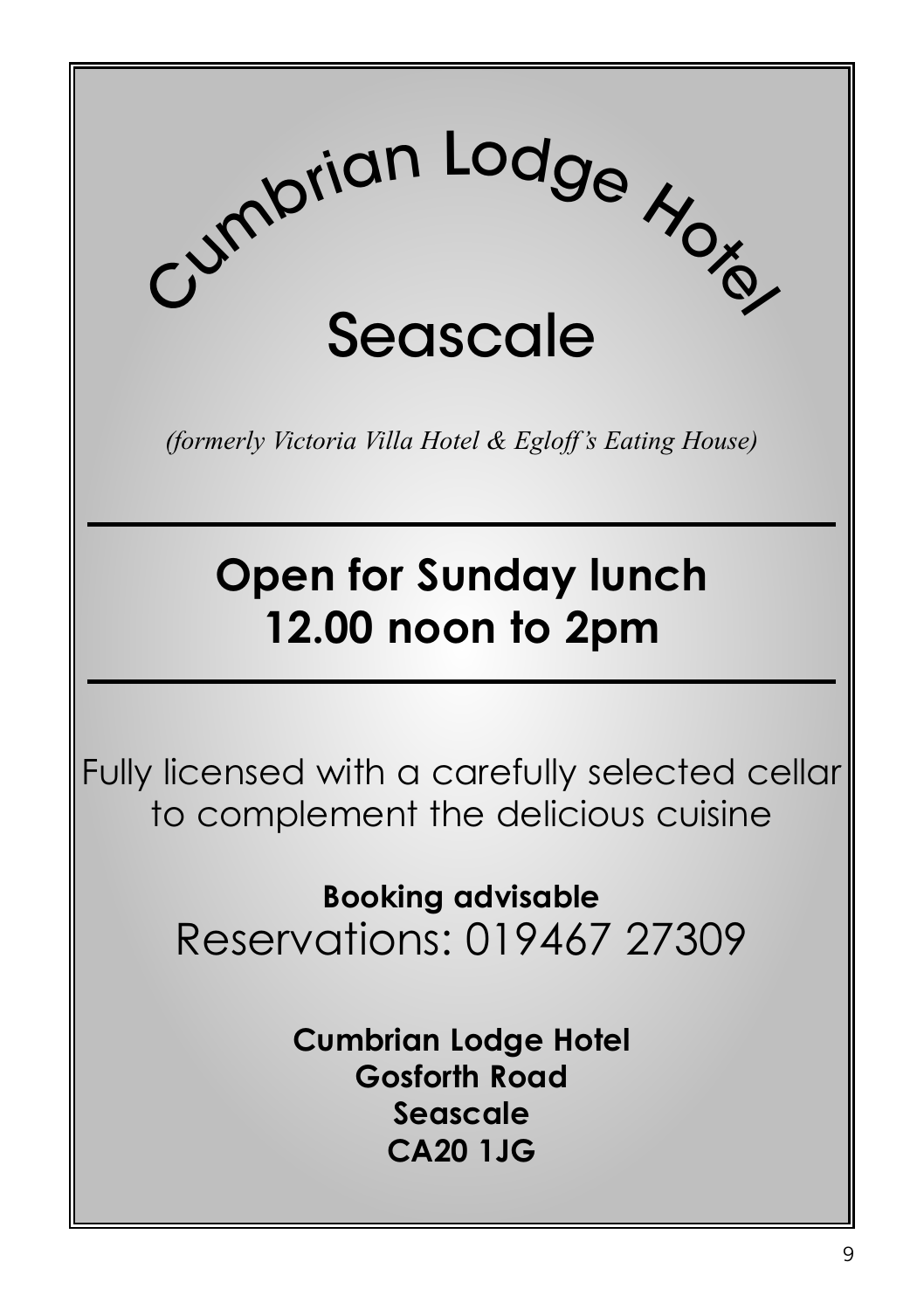### *FARMING CRACK*

Seascale is a good place to live. There is just<br>Sone thing I don't like – in fact it scares the<br>dealinkts out of me of times – the terrible win daylights out of me at times – the terrible wind that we suffer occasionally. Having a farm with lots of buildings, which are mainly constructed of timber, for housing the livestock, I find it very worrying wondering what damage will be done. At the farm we got off lightly during the last big gales, when the main problem was lack of electricity and so we were unable to milk some of the cows for up to eighteen hours. This caused them a lot of discomfort, especially the high yielders, some of which were giving ten to twelve gallons a day. The Bulk Tank could not cool the milk so we had to dispose of two days' supply, which was quite a loss. Some farmers were unable to milk for several days, which would certainly cause problems for the cows during this lactation. If they are not milked regularly they cease milk production. What force the wind can have to cause the enormous amount of damage to some parts of the village, especially near the sea front, where very few houses escaped the worst winds for many years.

At the time of writing this article, the end of February, the current big scare is the cancercausing red dye used for colouring food. This is extremely worrying to everyone. It makes you wonder what long-term effects colourings and additives used in manufacture will have on you, not just food but also in soap powders, cosmetics and other things. It is quite a change for a scare to have nothing to do with farming!

The other worrying thing hanging over us at the moment is the Asian "Chicken" Flu, which appears to have crossed over from poultry to humans. It is, potentially, a world-wide disaster waiting to happen. Of those who have caught it in Asia there has been a 70% mortality rate. Britain has belatedly increased its order for vaccine but it will not be available at once, while other countries have taken the threat more seriously and already ordered enough to cover their entire populations. At the moment this country is still importing chicken and duck



products from these Asian countries, even though it is known to pose a risk.

Whatever you think about the foxhunting ban it's your business, but I think in this part of the country it has to be a bad decision. Foxes need to be controlled, especially in the Lake District fells where fell farmers make their living from rearing and keeping sheep. Foxes are a menace at lambing time when new born lambs are easy prey, especially during the first day or two of their lives. Someone I know was walking on the fells at Wasdale last year when down in the valley below they witnessed a fox trying to entice a sheep away from its new born twin lambs; eventually the fox succeeded in distracting the mother long enough to sneak around behind and make off with one of them. A lot of lambs disappear at this time of year and the fox is the main culprit, although badgers are known to have killed some and hawks take the odd one, which usually is already dead. With hunting, a fox either escapes or is killed instantly; the alternatives are shooting, trapping or poisoning. Unless the first shot is fatal a fox will certainly have to suffer a long, lingering death from its injuries. I have seen two foxes each with only three legs. having lost the other one in either a snare or a trap. I like to see the odd fox running wild in the countryside, and to see young cubs playing outside their den is quite a sight, but unfortunately they are ruthless killers, often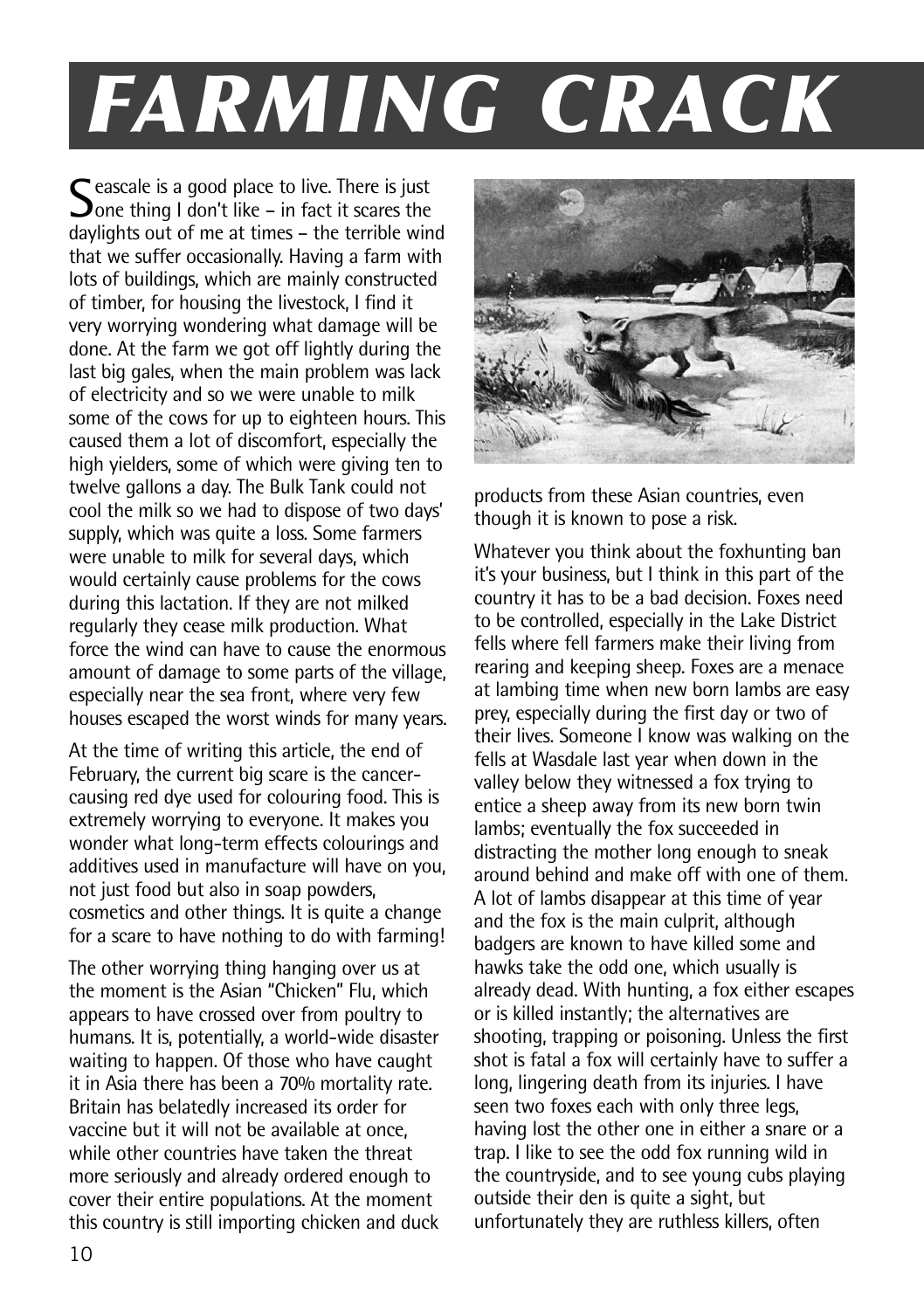killing only for pleasure. Last week we moved the hen house to within 50 metres of the houses on Santon Way. The fox got amongst them and killed all 23 that were outside the hut at the time. They all had their heads bitten off in the classic way a fox kills; only one was taken, the rest were killed for fun. If it had only taken one or two for food we would not have minded so much, but this was a sickening sight.

Several foxes have been seen in gardens in the village recently so beware – a pet rabbit or cat will make a tasty meal for a fox.

#### **Wild Life**

Last year I wrote an article about the grey squirrel invasion into this area. There are now, unfortunately, lots of them at Muncaster, Santon Bridge and last month one was sighted at Gosforth. Being twice the size of the indigenous red squirrel not only do they frighten the red away but they can live on lots of different types of food including the few that the red squirrels rely on. Worst of all they carry a virus, which they are immune to, but it kills the red ones. Drastic action needs to be

taken now while there are still some red squirrels around.

Springtime is the time for wild flowers to appear but it is illegal to pick most of them and certainly illegal to dig any up. Every year the daffodils at Moffat's corner seem to catch it, which spoils everyone's pleasure. I saw the following verses which are appropriate:

#### **Nature's Treasures**

*These fragile flowers are nature's treasure, Provided not just for our pleasure. For they exist without mankind, We must preserve them where we find, Them struggling to survive, for we In trust control their destiny. Their sights we see, their scents we breathe, As we inherit so we bequeath. Leave only footprints, Take away only memories.*

A couple took their grandson to MacDonald's for his birthday treat. When asked what he would like to eat he insisted that he wanted a "Dog Burger". Eventually it turned out it was a Hot Dog he was after. Good news for the dog!



**Seascale Post Office:** Personal Banking Facilities. Deposits and Withdrawals without charges for Lloyds TSB, Barclays, Smile, Cahoot, Coop, Alliance and Leicester, National Savings.

**Seascale Post Office:** One stop travel shop. 0% commission on all foreign currency. Passport checking. Competitive Holiday Insurance. E111 forms.

Seascale Post Office: Open at Lunch Time Monday to Friday 9:00 to 5:30 Saturday 9:00 to 12:30 49 Gosforth Road Seascale CA20 1PQ 019467 28218